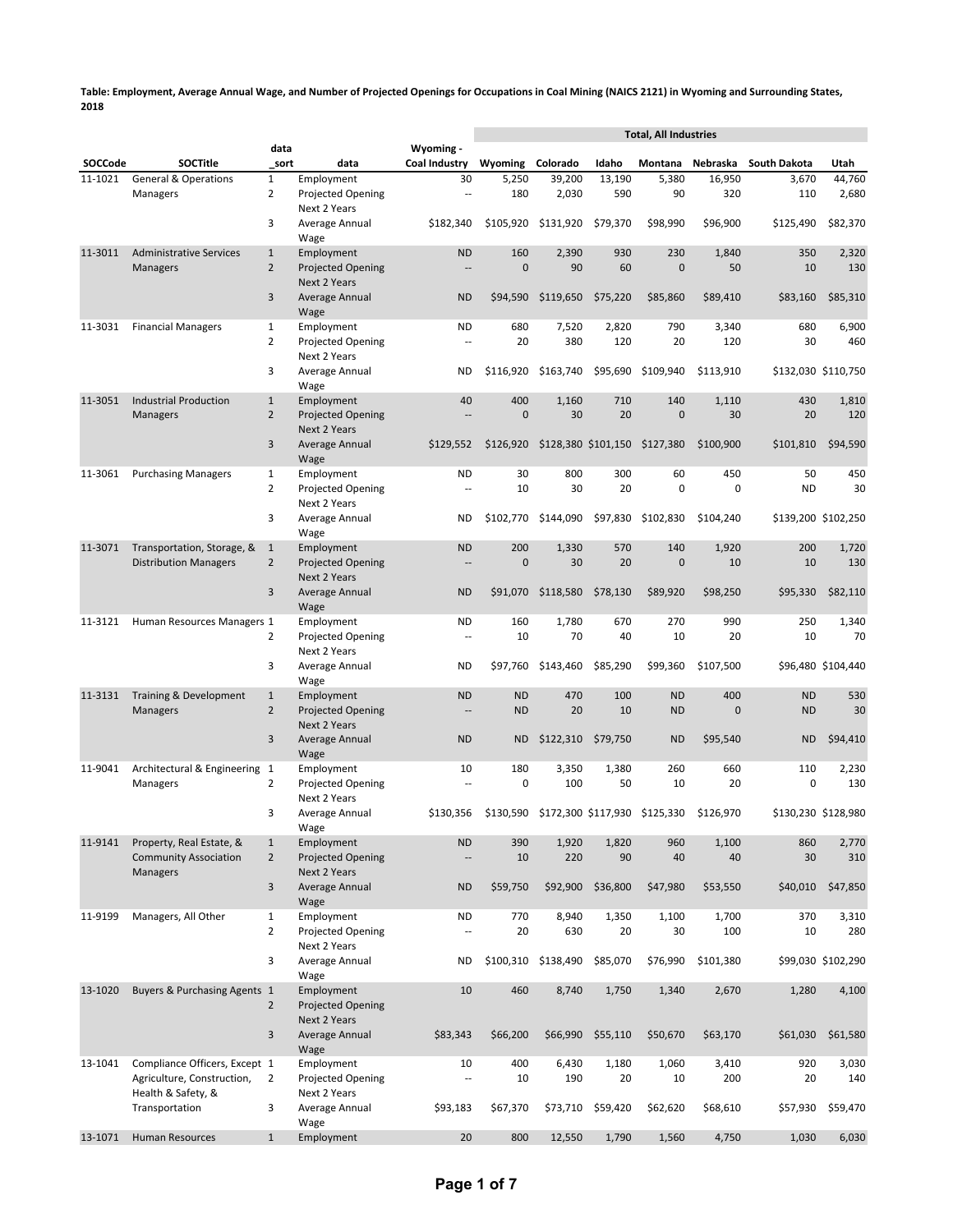|         |                                                      |                                |                                                               |                                       |                  |                    |                | <b>Total, All Industries</b> |              |                     |               |
|---------|------------------------------------------------------|--------------------------------|---------------------------------------------------------------|---------------------------------------|------------------|--------------------|----------------|------------------------------|--------------|---------------------|---------------|
| SOCCode | <b>SOCTitle</b>                                      | data<br>sort                   | data                                                          | Wyoming -<br>Coal Industry            | Wyoming Colorado |                    | Idaho          | Montana                      | Nebraska     | <b>South Dakota</b> | Utah          |
|         | <b>Specialists</b>                                   | $\overline{2}$                 | <b>Projected Opening</b>                                      | u.                                    | 20               | 410                | 50             | 10                           | 100          | 10                  | 330           |
|         |                                                      | 3                              | <b>Next 2 Years</b><br>Average Annual                         | \$89,456                              | \$57,360         | \$69,420           | \$62,240       | \$53,980                     | \$58,720     | \$54,320            | \$56,960      |
| 13-1151 | Training & Development<br><b>Specialists</b>         | $\mathbf{1}$<br>$\overline{2}$ | Wage<br>Employment<br>Projected Opening                       | ND<br>$\overline{\phantom{a}}$        | 390<br>10        | 6,260<br>260       | 1,180<br>60    | 720<br>20                    | 2,620<br>70  | 510<br>10           | 4,790<br>310  |
|         |                                                      | 3                              | Next 2 Years<br>Average Annual                                | ND                                    | \$64,430         | \$72,210           | \$58,730       | \$58,330                     | \$58,740     | \$50,700            | \$54,480      |
| 13-1199 |                                                      |                                | Wage                                                          |                                       |                  |                    |                |                              |              |                     |               |
|         | <b>Business Operations</b><br>Specialists, All Other | $\mathbf{1}$<br>$\overline{2}$ | Employment<br><b>Projected Opening</b><br><b>Next 2 Years</b> | <b>ND</b><br>--                       | 1,180<br>20      | 43,800<br>1,860    | 2,890<br>$-20$ | 3,400<br>50                  | 4,470<br>220 | 700<br>20           | 10,210<br>300 |
|         |                                                      | 3                              | Average Annual<br>Wage                                        | <b>ND</b>                             | \$69,740         | \$82,130           | \$67,630       | \$66,290                     | \$74,370     | \$70,830            | \$72,100      |
| 13-2011 | <b>Accountants &amp; Auditors</b>                    | $\mathbf{1}$<br>$\overline{2}$ | Employment<br>Projected Opening<br>Next 2 Years               | 20<br>$\sim$                          | 1,810<br>40      | 36,290<br>1,740    | 3,900<br>160   | 3,260<br>90                  | 8,170<br>280 | 4,480<br>160        | 9,580<br>740  |
|         |                                                      | 3                              | Average Annual<br>Wage                                        | \$84,743                              | \$66,180         | \$82,320           | \$66,110       | \$66,410                     | \$67,920     | \$65,800            | \$70,980      |
| 15-1141 | <b>Database Administrators</b>                       | $\mathbf{1}$<br>$\overline{2}$ | Employment<br>Projected Opening<br>Next 2 Years               | <b>ND</b><br>$\frac{1}{2}$            | 190<br>$\bf 0$   | 2,710<br>120       | 490<br>20      | 240<br>10                    | 860<br>30    | 140<br><b>ND</b>    | 1,050<br>80   |
|         |                                                      | 3                              | Average Annual<br>Wage                                        | <b>ND</b>                             | \$59,780         | \$91,410           | \$69,280       | \$69,270                     | \$82,550     | \$76,770            | \$94,230      |
| 15-1142 | Network & Computer<br><b>Systems Administrators</b>  | $\mathbf{1}$<br>$\overline{2}$ | Employment<br>Projected Opening                               | ND<br>$\overline{a}$                  | 550<br>10        | 11,610<br>400      | 1,410<br>60    | 600<br>10                    | 2,800<br>60  | 1,770<br>70         | 3,400<br>240  |
|         |                                                      | 3                              | Next 2 Years<br>Average Annual<br>Wage                        | <b>ND</b>                             | \$66,340         | \$84,170           | \$66,930       | \$64.780                     | \$78,620     | \$62,420            | \$81,430      |
| 15-1152 | Computer Network Support 1<br><b>Specialists</b>     | $\overline{2}$                 | Employment<br><b>Projected Opening</b>                        | <b>ND</b><br>--                       | 350<br>$\bf 0$   | 3,660<br>150       | 470<br>30      | 370<br><b>ND</b>             | 2,150<br>40  | 750<br>30           | 1,650<br>140  |
|         |                                                      | 3                              | Next 2 Years<br>Average Annual<br>Wage                        | <b>ND</b>                             | \$60,290         | \$73,950           | \$50,020       | \$53,930                     | \$55,890     | \$48,080            | \$60,330      |
| 17-1022 | Surveyors                                            | $\mathbf{1}$<br>$\overline{2}$ | Employment<br>Projected Opening                               | ND<br>$\overline{\phantom{a}}$        | 230<br>10        | 1,550<br>70        | 290<br>10      | 370<br>10                    | 270<br>10    | 130<br>$\mathbf 0$  | 540<br>40     |
|         |                                                      | 3                              | Next 2 Years<br>Average Annual<br>Wage                        | ND                                    | \$66,160         | \$66,010           | \$65,550       | \$63,020                     | \$54,750     | \$67,970            | \$69,150      |
| 17-2051 | <b>Civil Engineers</b>                               | $\mathbf{1}$                   | Employment                                                    | <b>ND</b>                             | 850              | 10,680             | 2,070          | 1,350                        | 1,740        | 1,140               | 2,910         |
|         |                                                      | $\overline{2}$                 | <b>Projected Opening</b><br>Next 2 Years                      | --                                    | 10               | 420                | 70             | 50                           | 60           | 30                  | 250           |
|         |                                                      | 3                              | Average Annual<br>Wage                                        | <b>ND</b>                             | \$85,220         | \$93.560           | \$78,280       | \$77,480                     | \$84,240     | \$77,030            | \$80,690      |
|         | 17-2071 Electrical Engineers                         | 1<br>$\overline{2}$            | Employment<br>Projected Opening<br>Next 2 Years               | ND<br>$\overline{\phantom{a}}$        | 250<br>10        | 3,380<br>170       | 990<br>80      | 550<br>20                    | 730<br>40    | 300<br>10           | 1,860<br>140  |
|         |                                                      | 3                              | Average Annual<br>Wage                                        | <b>ND</b>                             | \$92,960         | \$100,550          | \$93,080       | \$92,120                     | \$90,180     | \$84,710            | \$94,200      |
| 17-2081 | <b>Environmental Engineers</b>                       | $\mathbf{1}$                   | Employment                                                    | 20                                    | 230              | 1,260              | 430            | 460                          | 320          | 80                  | 500           |
|         |                                                      | $\overline{2}$                 | <b>Projected Opening</b><br>Next 2 Years                      | --                                    | $\pmb{0}$        | 80                 | 20             | 10                           | 10           | 10                  | 30            |
|         |                                                      | 3                              | Average Annual<br>Wage                                        | \$83,425                              | \$93,680         | \$98,350           | \$96,870       | \$84,960                     | \$90,320     | \$99,760            | \$76,530      |
| 17-2112 | <b>Industrial Engineers</b>                          | $\mathbf{1}$<br>$\overline{2}$ | Employment<br>Projected Opening<br>Next 2 Years               | <b>ND</b><br>$\overline{\phantom{a}}$ | 140<br>10        | 3,250<br>160       | 1,050<br>60    | 190<br>10                    | 1,220<br>50  | 560<br>30           | 2,240<br>190  |
|         |                                                      | 3                              | Average Annual<br>Wage                                        | ND                                    | \$102,730        | \$100,460          | \$94,830       | \$100,640                    | \$85,950     | \$82,780            | \$89,830      |
| 17-2141 | <b>Mechanical Engineers</b>                          | $\mathbf{1}$                   | Employment                                                    | <b>ND</b>                             | 230              | 4,750              | 950            | 550                          | 1,210        | 540                 | 3,600         |
|         |                                                      | $\overline{2}$                 | Projected Opening<br>Next 2 Years                             | Ξ.                                    | $\pmb{0}$        | 270                | 30             | 20                           | 40           | 20                  | 250           |
|         |                                                      | 3                              | Average Annual<br>Wage                                        | <b>ND</b>                             |                  | \$84,200 \$104,220 | \$86,010       | \$77,140                     | \$80,650     | \$76,220            | \$88,150      |
| 17-2151 | Mining & Geological                                  | $\mathbf{1}$                   | Employment                                                    | 70                                    | 150              | 440                | 70             | 100                          | ND           | ND                  | 340           |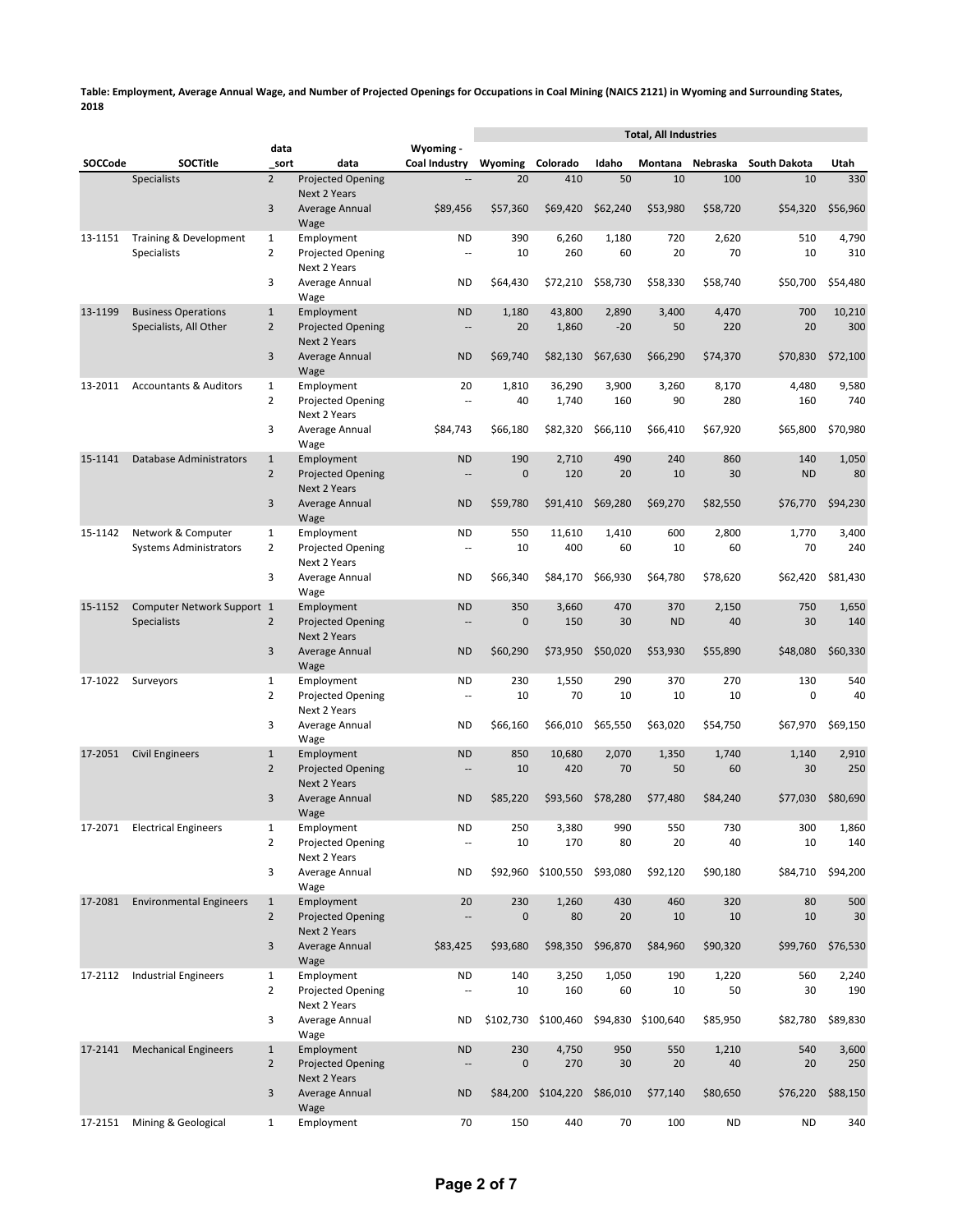|         |                                                                                |                                |                                                            |                                       |                               | <b>Total, All Industries</b> |                |                         |                         |                               |                 |
|---------|--------------------------------------------------------------------------------|--------------------------------|------------------------------------------------------------|---------------------------------------|-------------------------------|------------------------------|----------------|-------------------------|-------------------------|-------------------------------|-----------------|
| SOCCode | <b>SOCTitle</b>                                                                | data<br>sort                   | data                                                       | Wyoming -<br>Coal Industry            | Wyoming                       | Colorado                     | Idaho          |                         |                         | Montana Nebraska South Dakota | Utah            |
|         | Engineers, Including Mining 2                                                  |                                | <b>Projected Opening</b>                                   |                                       | 0                             | 20                           | 0              | 0                       | 0                       | <b>ND</b>                     | 10              |
|         | <b>Safety Engineers</b>                                                        | 3                              | Next 2 Years<br>Average Annual<br>Wage                     | \$91,330                              | \$93,990                      | \$108,130                    | \$74,990       | \$0                     | <b>ND</b>               | <b>ND</b>                     | \$93,580        |
| 17-2199 | Engineers, All Other                                                           | $\mathbf{1}$<br>$\overline{2}$ | Employment<br><b>Projected Opening</b>                     | <b>ND</b><br>--                       | 90<br>10                      | 2,500<br>70                  | 370<br>10      | 210<br>0                | 520<br>20               | 90<br><b>ND</b>               | 1,160<br>60     |
|         |                                                                                | 3                              | Next 2 Years<br>Average Annual<br>Wage                     | <b>ND</b>                             | \$97.040                      | \$111,610 \$110,270          |                | \$79,590                | \$82,760                | \$84,320                      | \$89,810        |
| 17-3026 | <b>Industrial Engineering</b><br>Technicians                                   | $\mathbf{1}$<br>$\overline{2}$ | Employment<br>Projected Opening                            | ND<br>$\overline{a}$                  | <b>ND</b><br>$\boldsymbol{0}$ | 1,260<br>10                  | 190<br>10      | 30<br><b>ND</b>         | 410<br>10               | 150<br>0                      | 870<br>60       |
|         |                                                                                | 3                              | Next 2 Years<br>Average Annual<br>Wage                     | ND                                    | <b>ND</b>                     | \$56,580                     | \$49,350       | \$70,500                | \$52,320                | \$40,150                      | \$58,780        |
| 17-3029 | Engineering Technicians,<br>Except Drafters, All Other                         | $\mathbf{1}$<br>$\overline{2}$ | Employment<br><b>Projected Opening</b>                     | <b>ND</b><br>$\overline{\phantom{a}}$ | 140<br>$\mathbf 0$            | 1,530<br>50                  | 130<br>$-10$   | 150<br>$\overline{0}$   | 620<br>10               | 80<br>$\mathbf{0}$            | 1,230<br>60     |
|         |                                                                                | 3                              | Next 2 Years<br>Average Annual<br>Wage                     | <b>ND</b>                             | \$67,110                      | \$63,590                     | \$55,540       | \$59,810                | \$57,630                | \$51,110                      | \$56,480        |
| 19-2041 | Environmental Scientists & 1                                                   |                                | Employment                                                 | ND                                    | 470                           | 2,930                        | 520            | 410                     | 340                     | 210                           | 830             |
|         | Specialists, Including Health 2                                                | 3                              | Projected Opening<br>Next 2 Years<br>Average Annual        | ٠.<br><b>ND</b>                       | 0<br>\$68,940                 | 140<br>\$93,010              | 10<br>\$60,470 | 10<br>\$68,660          | 10<br>\$61,020          | 20<br>\$61,250                | 60<br>\$68,480  |
|         |                                                                                |                                | Wage                                                       |                                       |                               |                              |                |                         |                         |                               |                 |
| 19-2042 | Geoscientists, Except<br>Hydrologists & Geographers 2                          | $\mathbf{1}$                   | Employment<br><b>Projected Opening</b><br>Next 2 Years     | <b>ND</b><br>$\overline{a}$           | 160<br>0                      | 2,010<br>90                  | 90<br>$-10$    | 210<br>10               | 60<br>$\mathbf 0$       | 60<br>10                      | 260<br>20       |
|         |                                                                                | 3                              | Average Annual<br>Wage                                     | <b>ND</b>                             | \$73,220                      | \$111,130                    | \$88,060       | \$92,680                | \$79,570                | \$63,680                      | \$80,970        |
| 19-2043 | Hydrologists                                                                   | $\mathbf{1}$<br>$\overline{2}$ | Employment<br><b>Projected Opening</b><br>Next 2 Years     | <b>ND</b><br>$\overline{a}$           | 40<br>0                       | 500<br>10                    | 290<br>$-10$   | 170<br>10               | 50<br>10                | <b>ND</b><br><b>ND</b>        | 70<br>20        |
|         |                                                                                | 3                              | Average Annual<br>Wage                                     | <b>ND</b>                             | \$65,690                      | \$93,750                     | \$47,990       | \$74,660                | \$63,440                | <b>ND</b>                     | \$86,270        |
| 19-4031 | <b>Chemical Technicians</b>                                                    | $\mathbf{1}$<br>$\overline{2}$ | Employment<br><b>Projected Opening</b><br>Next 2 Years     | <b>ND</b><br>$\sim$                   | 370<br>10                     | 1,020<br>40                  | 470<br>10      | 90<br>$\mathbf{0}$      | 320<br>$\mathbf 0$      | 80<br>$\mathbf{0}$            | 990<br>90       |
|         |                                                                                | 3                              | Average Annual<br>Wage                                     | <b>ND</b>                             | \$49,900                      | \$49,730                     | \$44,150       | \$50,100                | \$55,750                | \$36,420                      | \$46,130        |
| 19-4041 | Geological & Petroleum                                                         | $\mathbf{1}$                   | Employment                                                 | <b>ND</b>                             | 150                           | 720                          | 40             | 250                     | 30                      | <b>ND</b>                     | 210             |
|         | Technicians                                                                    | $\overline{2}$<br>3            | <b>Projected Opening</b><br>Next 2 Years<br>Average Annual | $\overline{\phantom{a}}$<br><b>ND</b> | 60<br>\$59.410                | 20<br>\$0                    | 0<br>\$40,750  | 10<br>\$61,730          | $\mathbf 0$<br>\$66,470 | ND<br><b>ND</b>               | 10<br>\$51,400  |
|         |                                                                                |                                | Wage                                                       |                                       |                               |                              |                |                         |                         |                               |                 |
| 19-4091 | Environmental Science &<br>Protection Technicians,                             | $\mathbf{1}$<br>$\overline{2}$ | Employment<br><b>Projected Opening</b>                     | <b>ND</b><br>$\cdots$                 | 110<br>10                     | 760<br>50                    | 290<br>20      | 190<br>$\boldsymbol{0}$ | 120<br>$\mathbf 0$      | 90<br>$\mathbf 0$             | 200<br>20       |
|         | <b>Including Health</b>                                                        | 3                              | Average Annual                                             | <b>ND</b>                             | \$44,160                      | \$49,840                     | \$58,190       | \$43,230                | \$48,480                | \$28,660                      | \$60,670        |
| 29-9011 | Occupational Health &<br><b>Safety Specialists</b>                             | $\mathbf{1}$<br>$\overline{2}$ | Employment<br>Projected Opening<br>Next 2 Years            | 20<br>$\overline{\phantom{a}}$        | 420<br>10                     | 2,120<br>80                  | 460<br>10      | 580<br>20               | 830<br>20               | 170<br>10                     | 880<br>50       |
|         |                                                                                | 3                              | Average Annual<br>Wage                                     | \$91,174                              | \$76,790                      | \$86,390                     | \$72,440       | \$69,890                | \$66,990                | \$68,220                      | \$78,040        |
| 29-9012 | <b>Occupational Health &amp;</b><br>Safety Technicians                         | $\mathbf{1}$<br>$\overline{2}$ | Employment<br>Projected Opening<br>Next 2 Years            | <b>ND</b><br>--                       | 40<br>$\pmb{0}$               | 420<br>10                    | 90<br>10       | 100<br><b>ND</b>        | 180<br>10               | <b>ND</b><br><b>ND</b>        | 210<br>20       |
|         |                                                                                | 3                              | Average Annual<br>Wage                                     | <b>ND</b>                             | \$66,070                      | \$61,990                     | \$55,860       | \$61,040                | \$51,810                | <b>ND</b>                     | \$54,370        |
| 37-2011 | Janitors & Cleaners, Except 1<br>Maids & Housekeeping                          | $\overline{2}$                 | Employment<br>Projected Opening                            | <b>ND</b><br>44                       | 4,650<br>160                  | 34,350<br>1,570              | 9,970<br>500   | 7,520<br>150            | 14,340<br>380           | 8,300<br>320                  | 22,680<br>1,220 |
|         | Cleaners                                                                       | 3                              | Next 2 Years<br>Average Annual<br>Wage                     | <b>ND</b>                             | \$29,340                      | \$28,980                     | \$25,770       | \$29,790                | \$27,350                | \$25,900                      | \$25,270        |
| 43-1011 | First-Line Supervisors of<br>Office & Administrative<br><b>Support Workers</b> | $\mathbf{1}$<br>$\overline{2}$ | Employment<br>Projected Opening<br>Next 2 Years            | <b>ND</b>                             | 1,710<br>$\pmb{0}$            | 20,630<br>550                | 7,720<br>290   | 4,030<br>40             | 9,730<br>80             | 1,800<br>10                   | 14,660<br>690   |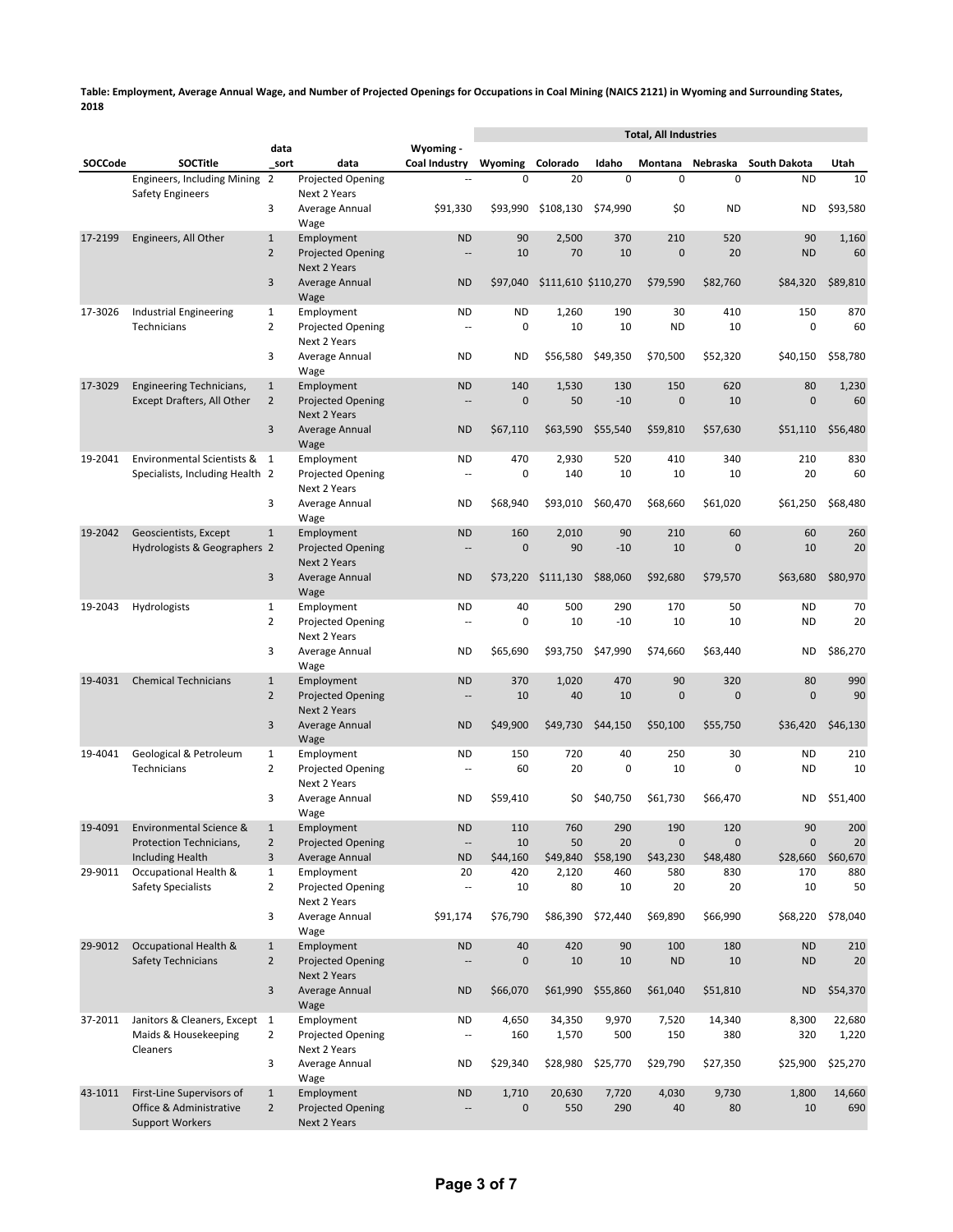|         |                                                    |                                |                                                 |                            |                   |                    |                   | <b>Total, All Industries</b> |                   |                   |                   |
|---------|----------------------------------------------------|--------------------------------|-------------------------------------------------|----------------------------|-------------------|--------------------|-------------------|------------------------------|-------------------|-------------------|-------------------|
| SOCCode | <b>SOCTitle</b>                                    | data<br>sort                   | data                                            | Wyoming -<br>Coal Industry | Wyoming           | Colorado           | Idaho             | Montana                      | Nebraska          | South Dakota      | Utah              |
|         |                                                    | 3                              | Average Annual                                  | <b>ND</b>                  | \$53,990          | \$62,600           | \$51,500          | \$53.770                     | \$54,520          | \$49,000          | \$52,470          |
| 43-3031 | Bookkeeping, Accounting, & 1                       |                                | Wage<br>Employment                              | <b>ND</b>                  | 2,980             | 27,560             | 8,630             | 7,740                        | 10.450            | 9,670             | 14,070            |
|         | <b>Auditing Clerks</b>                             | $\overline{2}$                 | Projected Opening<br>Next 2 Years               | ٠.                         | 20                | 690                | 280               | 0                            | 40                | 110               | 600               |
|         |                                                    | 3                              | Average Annual<br>Wage                          | <b>ND</b>                  | \$38,870          | \$42,830           | \$38,470          | \$36,310                     | \$37,850          | \$33,970          | \$39,170          |
| 43-3051 | Payroll & Timekeeping                              | $\mathbf 1$                    | Employment                                      | 10                         | 160               | 2,060              | 710               | 540                          | 950               | 340               | 1,440             |
|         | Clerks                                             | $\overline{2}$                 | <b>Projected Opening</b><br><b>Next 2 Years</b> | $\overline{a}$             | $\mathbf{0}$      | 70                 | 30                | $\mathbf 0$                  | 10                | $\mathbf 0$       | 70                |
|         |                                                    | 3                              | Average Annual<br>Wage                          | \$52,353                   | \$44,470          | \$49,980           | \$40,010          | \$39,560                     | \$41,750          | \$37,450          | \$45,980          |
| 43-3061 | <b>Procurement Clerks</b>                          | $\mathbf{1}$                   | Employment                                      | ND                         | 160               | 970                | 150               | 200                          | 630               | 140               | 660               |
|         |                                                    | $\overline{2}$                 | Projected Opening<br>Next 2 Years               | ٠.                         | 0                 | 10                 | $\mathbf 0$       | $\mathbf 0$                  | 0                 | $\mathbf 0$       | <b>ND</b>         |
|         |                                                    | 3                              | Average Annual<br>Wage                          | ND                         | \$46,230          | \$45,980           | \$43,340          | \$40,750                     | \$38,780          | \$38,050          | \$41,830          |
| 43-5032 | Dispatchers, Except Police,                        | $\mathbf{1}$                   | Employment                                      | <b>ND</b>                  | 250               | 3,240              | 760               | 570                          | 2,260             | 400               | 1,760             |
|         | Fire, & Ambulance                                  | $\overline{2}$                 | <b>Projected Opening</b><br><b>Next 2 Years</b> | $\overline{a}$             | 10                | 100                | 60                | $\overline{0}$               | $\mathbf{0}$      | 10                | 80                |
|         |                                                    | 3                              | Average Annual<br>Wage                          | <b>ND</b>                  | \$43,320          | \$43,980           | \$37,220          | \$39,170                     | \$58,030          | \$34,190          | \$44,320          |
| 43-5061 | Production, Planning, &                            | $\mathbf{1}$                   | Employment                                      | 10                         | 260               | 2,730              | 980               | 410                          | 1,840             | 560               | 3,920             |
|         | <b>Expediting Clerks</b>                           | $\overline{2}$                 | Projected Opening<br>Next 2 Years               | u.                         | 20                | 100                | 80                | 10                           | 50                | 10                | 200               |
|         |                                                    | 3                              | Average Annual<br>Wage                          | \$65,425                   | \$60,020          | \$53,410           | \$45,690          | \$52,910                     | \$45,030          | \$41,830          | \$47,490          |
| 43-5071 | Shipping, Receiving, &                             | $\mathbf{1}$                   | Employment                                      | <b>ND</b>                  | 620               | 8,440              | 2,470             | 1,160                        | 3,180             | 1,130             | 8,710             |
|         | <b>Traffic Clerks</b>                              | $\overline{2}$                 | <b>Projected Opening</b>                        | --                         | 20                | 220                | 100               | 10                           | $\mathbf{0}$      | 20                | 630               |
|         |                                                    | 3                              | <b>Next 2 Years</b><br>Average Annual           | <b>ND</b>                  | \$34,770          | \$34,990           | \$33,700          | \$33,920                     | \$34,740          | \$33,140          | \$32,250          |
| 43-5081 | Stock Clerks & Order Fillers                       | 1                              | Wage<br>Employment                              | 40                         | 3,170             | 36,530             | 9,910             | 5,480                        | 12,290            | 5,440             | 17,790            |
|         |                                                    | $\overline{2}$                 | Projected Opening<br>Next 2 Years               | --                         | $-30$             | 1,070              | 350               | 60                           | $-180$            | 60                | 880               |
|         |                                                    | 3                              | Average Annual<br>Wage                          | \$65,271                   | \$31,680          | \$31,230           | \$27,860          | \$27,670                     | \$28,320          | \$26,580          | \$28,480          |
| 43-6011 | <b>Executive Secretaries &amp;</b>                 | $\mathbf{1}$                   | Employment                                      | <b>ND</b>                  | 590               | 10,680             | 1,680             | 620                          | 5,220             | 2,820             | 3,890             |
|         | <b>Executive Administrative</b>                    | $\overline{2}$                 | <b>Projected Opening</b>                        | $\overline{\phantom{a}}$   | $-20$             | $-150$             | 10                | $\overline{0}$               | $-100$            | $-40$             | 20                |
|         | Assistants                                         |                                | <b>Next 2 Years</b>                             |                            |                   |                    |                   |                              |                   |                   |                   |
|         |                                                    | 3                              | Average Annual<br>Wage                          | <b>ND</b>                  | \$49,410          | \$56,830           | \$46,180          | \$52,320                     | \$48,360          | \$39,030          | \$53,220          |
| 43-6014 | Secretaries & Administrative 1                     |                                | Employment                                      | ND                         | 3,220             | 38,610             | 9,760             | 5,840                        | 16,430            | 5,510             | 21,190<br>820     |
|         | Assistants, Except Legal,<br>Medical, & Executive  | 2<br>3                         | Projected Opening<br>Average Annual             | ۰.<br><b>ND</b>            | -10<br>\$38,130   | 740<br>\$38,810    | 140<br>\$32,380   | $-20$<br>\$33,380            | $-10$<br>\$34,100 | 20                | \$29,300 \$34,400 |
| 43-9011 | <b>Computer Operators</b>                          | $\mathbf{1}$                   | Employment                                      | <b>ND</b>                  | 40                | 310                | 110               | 90                           | 520               | <b>ND</b>         | 220               |
|         |                                                    | $\overline{2}$                 | <b>Projected Opening</b><br><b>Next 2 Years</b> | $\overline{a}$             | $\mathbf{0}$      | $-10$              | $\mathbf 0$       | $-10$                        | $-40$             | <b>ND</b>         | $-10$             |
|         |                                                    | 3                              | Average Annual<br>Wage                          | <b>ND</b>                  | \$41,010          | \$48,470           | \$45,040          | \$36,780                     | \$45,380          | <b>ND</b>         | \$44,020          |
| 43-9061 | Office Clerks, General                             | $\mathbf{1}$                   | Employment                                      | 20                         | 7,460             | 41,290             | 16,650            | 13,310                       | 16,460            | 2,990             | 30,730            |
|         |                                                    | $\overline{2}$                 | Projected Opening<br>Next 2 Years               | $\overline{\phantom{a}}$   | 70                | 1,260              | 520               | 20                           | 130               | 30                | 1,060             |
|         |                                                    | 3                              | Average Annual<br>Wage                          | \$50,152                   | \$36,930          | \$40,840           | \$31,520          | \$33,350                     | \$30,880          | \$26,210          | \$32,950          |
| 47-1011 | First-Line Supervisors of                          | $\mathbf{1}$                   | Employment                                      | 90                         | 2,700             | 16,160             | 3,630             | 3,110                        | 4,510             | 1,270             | 8,360             |
|         | <b>Construction Trades &amp;</b>                   | $\overline{2}$                 | Projected Opening                               | $\overline{\phantom{a}}$   | 100               | 1,490              | 280               | 100                          | 190               | 40                | 680               |
| 47-2073 | <b>Extraction Workers</b><br>Operating Engineers & | $\mathbf{3}$<br>$\mathbf{1}$   | Average Annual<br>Employment                    | \$104,339<br>1,950         | \$75,210<br>4,240 | \$73,580<br>11,290 | \$62,450<br>2,810 | \$69,470<br>3,170            | \$61,540<br>2,850 | \$63,650<br>1,710 | \$62,890<br>4,110 |
|         | <b>Other Construction</b>                          | $\overline{2}$                 | Projected Opening                               | Ξ.                         | 0                 | 820                | 110               | 90                           | 90                | 40                | 320               |
|         | <b>Equipment Operators</b>                         | 3                              | Next 2 Years<br>Average Annual                  | \$69,005                   | \$58,270          | \$49,750           | \$46,810          | \$51,580                     | \$43,590          | \$44,150          | \$48,640          |
|         |                                                    |                                | Wage                                            |                            |                   |                    |                   |                              |                   |                   |                   |
| 47-2111 | Electricians                                       | $\mathbf{1}$<br>$\overline{2}$ | Employment<br>Projected Opening<br>Next 2 Years | 240                        | 2,260<br>$-30$    | 14,850<br>1,670    | 4,270<br>430      | 2,390<br>50                  | 5,310<br>210      | 2,230<br>70       | 10,610<br>820     |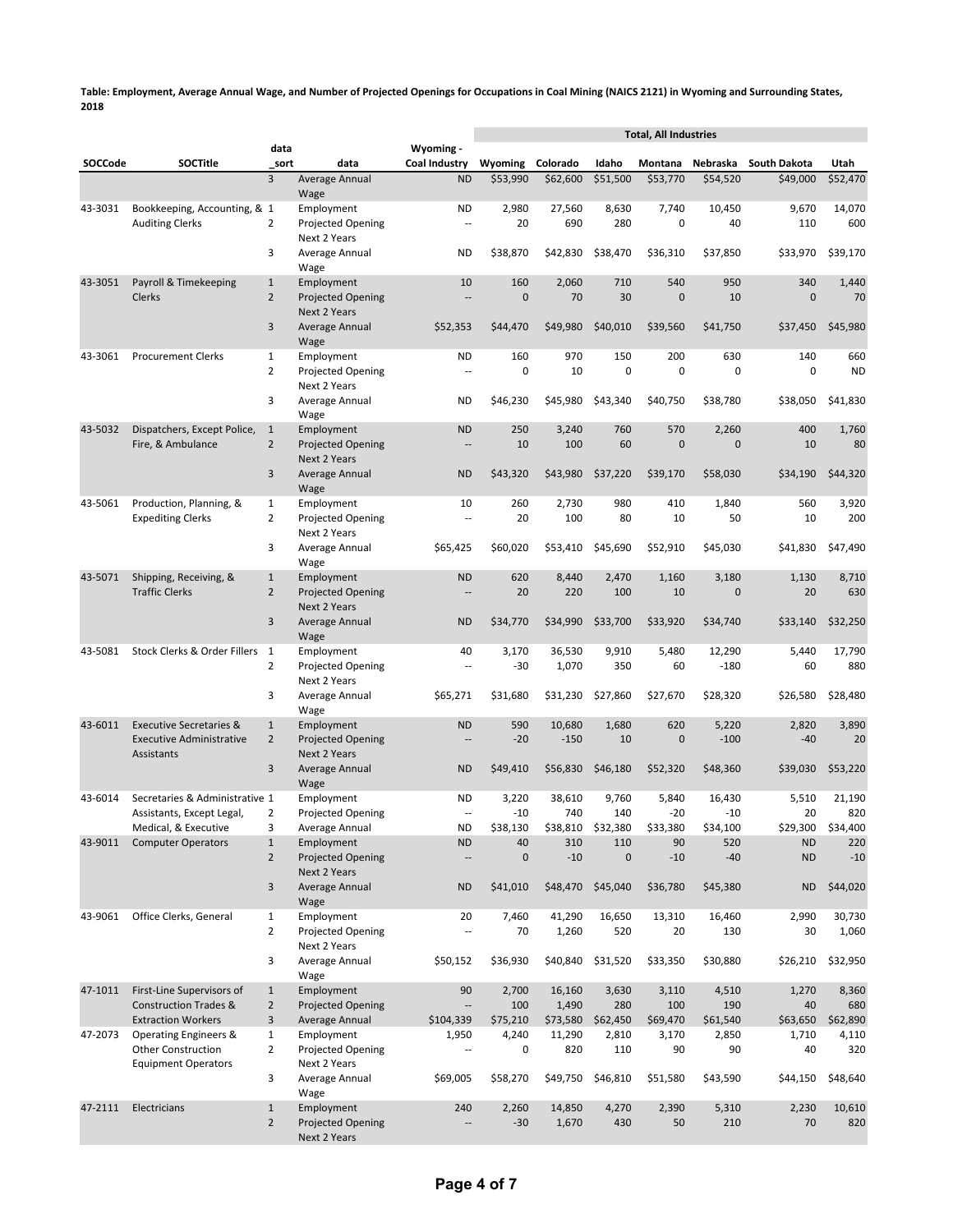|         |                                                                 |                                |                                                 |                             |              |                     |                           | <b>Total, All Industries</b> |                             |                        |                        |
|---------|-----------------------------------------------------------------|--------------------------------|-------------------------------------------------|-----------------------------|--------------|---------------------|---------------------------|------------------------------|-----------------------------|------------------------|------------------------|
| SOCCode | <b>SOCTitle</b>                                                 | data<br>sort                   | data                                            | Wyoming -<br>Coal Industry  | Wyoming      | Colorado            | Idaho                     | Montana                      | Nebraska                    | South Dakota           | Utah                   |
|         |                                                                 | 3                              | <b>Average Annual</b>                           | \$73,268                    | \$59,400     | \$55,500            | \$50,170                  | \$58,990                     | \$50.470                    | \$45,490               | \$54,120               |
| 47-5021 | Earth Drillers, Except Oil &                                    | $\mathbf{1}$                   | Wage<br>Employment                              | <b>ND</b>                   | 110          | 390                 | 150                       | 100                          | 400                         | 0                      | 340                    |
|         | Gas                                                             | $\overline{2}$                 | Projected Opening                               | ٠.                          | 10           | 40                  | 10                        | 10                           | 10                          | 0                      | 10                     |
|         |                                                                 | 3                              | Next 2 Years<br>Average Annual                  | <b>ND</b>                   | \$49,830     | \$51,070            | \$56,760                  | \$51,670                     | \$41,740                    | \$44,870               | \$46,170               |
|         |                                                                 |                                | Wage                                            |                             |              |                     |                           |                              |                             |                        |                        |
| 47-5031 | <b>Explosives Workers,</b>                                      | $\mathbf{1}$                   | Employment                                      | 80                          | 190          | 200                 | <b>ND</b>                 | 30                           | <b>ND</b>                   | <b>ND</b>              | 60                     |
|         | Ordnance Handling Experts, 2<br>& Blasters                      |                                | <b>Projected Opening</b><br><b>Next 2 Years</b> | $\overline{a}$              | 20           | <b>ND</b>           | $\mathbf{0}$              | $\mathbf{0}$                 | <b>ND</b>                   | <b>ND</b>              | $\mathbf 0$            |
|         |                                                                 | 3                              | Average Annual                                  | \$74,368                    | \$65,800     | \$60,750            | <b>ND</b>                 | \$63,590                     | <b>ND</b>                   | <b>ND</b>              | \$49,530               |
| 47-5041 | Continuous Mining Machine 1                                     |                                | Wage<br>Employment                              | ND                          | 210          | 460                 | 500                       | 130                          | <b>ND</b>                   | 30                     | 890                    |
|         | Operators                                                       | 2                              | Projected Opening                               | ٠.                          | $-10$        | 10                  | $-10$                     | $\mathbf 0$                  | <b>ND</b>                   | ND                     | <b>ND</b>              |
|         |                                                                 | 3                              | Next 2 Years<br>Average Annual                  | ND                          | \$78,210     | \$60,910            | \$60,040                  | \$70,310                     | <b>ND</b>                   | \$41,110               | \$0                    |
|         |                                                                 |                                | Wage                                            |                             |              |                     |                           |                              |                             |                        |                        |
| 47-5042 | Mine Cutting & Channeling<br><b>Machine Operators</b>           | $\mathbf{1}$<br>$\overline{2}$ | Employment<br><b>Projected Opening</b>          | <b>ND</b><br>$\overline{a}$ | 100<br>$-10$ | 110<br>$\mathbf{0}$ | <b>ND</b><br>$\mathbf{0}$ | 220<br>$\overline{0}$        | <b>ND</b><br>$\overline{0}$ | <b>ND</b><br><b>ND</b> | <b>ND</b><br><b>ND</b> |
|         |                                                                 |                                | <b>Next 2 Years</b>                             |                             |              |                     |                           |                              |                             |                        |                        |
|         |                                                                 | 3                              | Average Annual                                  | <b>ND</b>                   | \$80,740     | \$56,730            | <b>ND</b>                 | \$0                          | <b>ND</b>                   | <b>ND</b>              | <b>ND</b>              |
| 47-5081 | Helpers--Extraction Workers 1                                   |                                | Wage<br>Employment                              | ND                          | 440          | 620                 | 0                         | 90                           | 60                          | <b>ND</b>              | 120                    |
|         |                                                                 | $\overline{2}$                 | Projected Opening                               | $\sim$                      | 40           | 30                  | 0                         | 10                           | 0                           | ND                     | 0                      |
|         |                                                                 | 3                              | Next 2 Years<br>Average Annual                  | ND                          | \$37,250     | \$36.700            | \$47,990                  | \$33,780                     | \$0                         | <b>ND</b>              | \$29,540               |
|         |                                                                 |                                | Wage                                            |                             |              |                     |                           |                              |                             |                        |                        |
| 49-1011 | First-Line Supervisors of<br>Mechanics, Installers, &           | $\mathbf{1}$<br>$\overline{2}$ | Employment<br><b>Projected Opening</b>          | 130<br>--                   | 1,730<br>40  | 8,590<br>320        | 2,340<br>120              | 1,940<br>30                  | 3,770<br>80                 | 960<br>20              | 4,280<br>240           |
|         | Repairers                                                       |                                | <b>Next 2 Years</b>                             |                             |              |                     |                           |                              |                             |                        |                        |
|         |                                                                 | 3                              | Average Annual<br>Wage                          | \$92,203                    | \$78,310     | \$71,420            | \$60,400                  | \$69,050                     | \$68,790                    | \$71,980               | \$65,900               |
| 49-2096 | <b>Electronic Equipment</b>                                     | $\mathbf{1}$                   | Employment                                      | ND                          | <b>ND</b>    | 300                 | <b>ND</b>                 | <b>ND</b>                    | 0                           | 0                      | 0                      |
|         | Installers & Repairers,<br><b>Motor Vehicles</b>                | $\overline{2}$                 | Projected Opening<br>Next 2 Years               | --                          | <b>ND</b>    | 0                   | $\mathbf 0$               | <b>ND</b>                    | 0                           | <b>ND</b>              | 0                      |
|         |                                                                 | 3                              | Average Annual                                  | ND                          | <b>ND</b>    | \$37,900            | ND                        | <b>ND</b>                    | \$36,390                    | \$40,350               | \$37,180               |
|         |                                                                 |                                | Wage                                            |                             |              |                     |                           |                              |                             |                        |                        |
| 49-3023 | <b>Automotive Service</b><br><b>Technicians &amp; Mechanics</b> | $\mathbf{1}$<br>$\overline{2}$ | Employment<br><b>Projected Opening</b>          | <b>ND</b><br>$\overline{a}$ | 1,420<br>30  | 11,730<br>460       | 4,000<br>170              | 2,920<br>70                  | 4,830<br>60                 | 2,000<br>10            | 6,460<br>370           |
|         |                                                                 |                                | <b>Next 2 Years</b>                             |                             |              |                     |                           |                              |                             |                        |                        |
|         |                                                                 | 3                              | Average Annual<br>Wage                          | <b>ND</b>                   | \$46,490     | \$48,040            | \$41,060                  | \$39,920                     | \$42,400                    | \$41,450               | \$42,840               |
| 49-3031 | <b>Bus &amp; Truck Mechanics &amp;</b>                          | $\mathbf{1}$                   | Employment                                      | ND                          | 930          | 4,610               | 1,570                     | 1,050                        | 2,300                       | 930                    | 2,600                  |
|         | <b>Diesel Engine Specialists</b>                                | $\overline{2}$                 | <b>Projected Opening</b><br>Next 2 Years        | $\overline{a}$              | 80           | 250                 | 100                       | 30                           | 70                          | 30                     | 190                    |
|         |                                                                 | 3                              | Average Annual                                  | <b>ND</b>                   | \$53,380     |                     | \$52,350 \$42,770         | \$51,160                     | \$43,460                    | \$43,500               | \$48,360               |
| 49-3042 | Mobile Heavy Equipment                                          | $\mathbf{1}$                   | Wage<br>Employment                              | 390                         | 1,460        | 3,320               | 860                       | 1,020                        | 1,080                       | 520                    | 1,890                  |
|         | Mechanics, Except Engines                                       | $\overline{2}$                 | Projected Opening                               | --                          | 30           | 150                 | 20                        | 10                           | 20                          | 20                     | 120                    |
|         |                                                                 | $\mathsf{3}$                   | Next 2 Years                                    |                             |              |                     |                           | \$54,240                     |                             |                        |                        |
|         |                                                                 |                                | Average Annual<br>Wage                          | \$72,135                    | \$64,260     | \$54,200            | \$47,670                  |                              | \$48,420                    | \$50,330               | \$52,930               |
| 49-3093 | Tire Repairers & Changers                                       | $\mathbf{1}$<br>$\overline{2}$ | Employment                                      | <b>ND</b>                   | 320          | 2,630<br>70         | 1,210<br>30               | 890<br>$\pmb{0}$             | 1,080<br>0                  | 300                    | 2,020                  |
|         |                                                                 |                                | Projected Opening<br>Next 2 Years               | ٠.                          | 0            |                     |                           |                              |                             | 10                     | 110                    |
|         |                                                                 | 3                              | Average Annual                                  | <b>ND</b>                   | \$27,960     | \$30,650            | \$30,090                  | \$29,650                     | \$28,160                    | \$29,280               | \$28,700               |
| 49-9041 | <b>Industrial Machinery</b>                                     | $\mathbf 1$                    | Wage<br>Employment                              | <b>ND</b>                   | 2,400        | 4,850               | 1,650                     | 870                          | 2,800                       | 1,220                  | 3,140                  |
|         | <b>Mechanics</b>                                                | $\overline{2}$                 | Projected Opening                               | $\frac{1}{2}$               | 150          | 230                 | 80                        | 20                           | 100                         | 50                     | 190                    |
|         |                                                                 | 3                              | Next 2 Years<br>Average Annual                  | <b>ND</b>                   | \$68,020     | \$60,040            | \$51,810                  | \$57,440                     | \$51,220                    | \$46,730               | \$58,000               |
|         |                                                                 |                                | Wage                                            |                             |              |                     |                           |                              |                             |                        |                        |
| 49-9043 | Maintenance Workers,<br>Machinery                               | $\mathbf{1}$<br>$\overline{2}$ | Employment<br>Projected Opening                 | <b>ND</b><br>Ξ.             | 420<br>10    | 410<br>30           | 410<br>20                 | 190<br>0                     | 700<br>10                   | 70<br>0                | 880<br>60              |
|         |                                                                 |                                | Next 2 Years                                    |                             |              |                     |                           |                              |                             |                        |                        |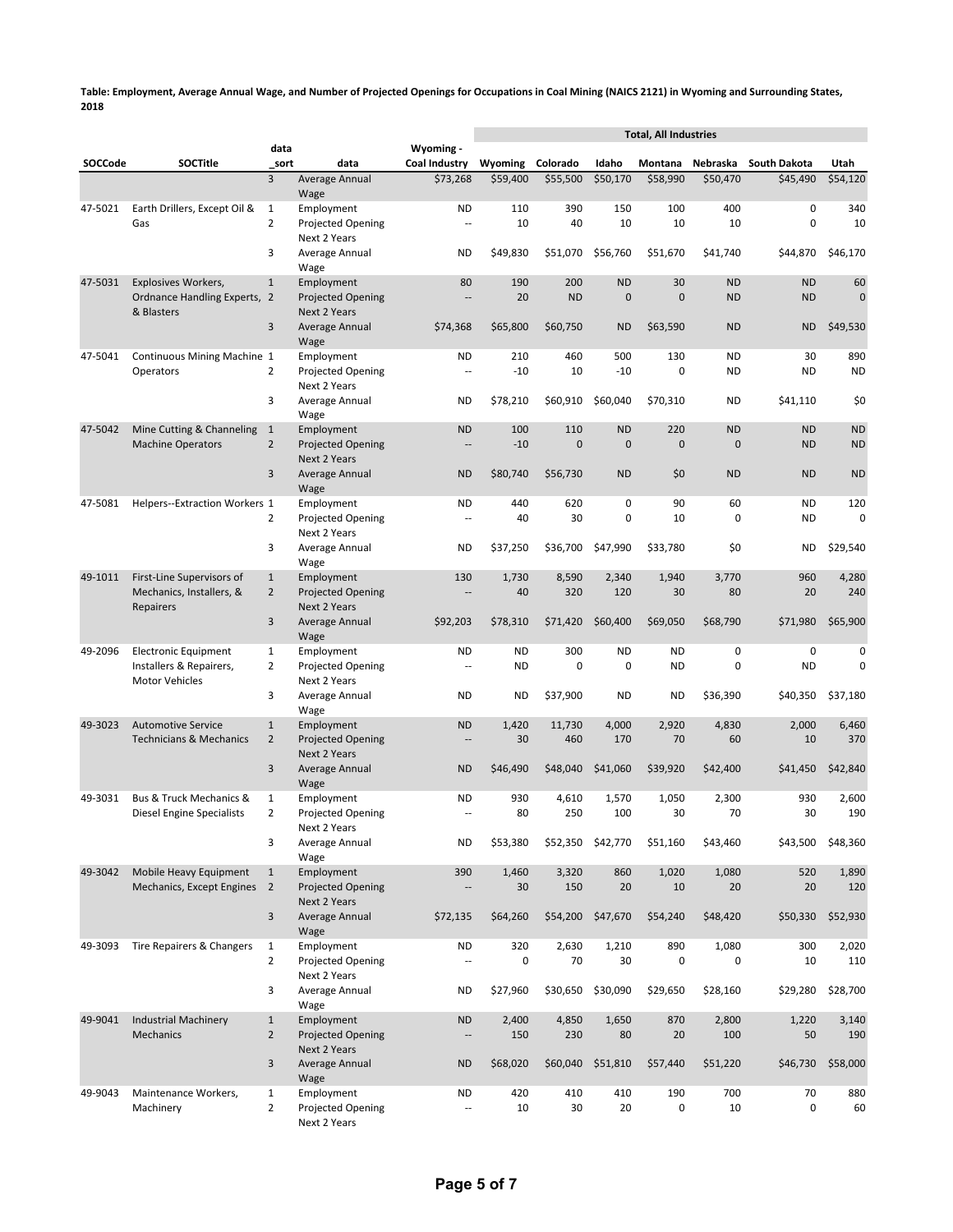|         |                                                                   |                                |                                                 |                                       | <b>Total, All Industries</b> |               |                         |                  |               |                  |                |
|---------|-------------------------------------------------------------------|--------------------------------|-------------------------------------------------|---------------------------------------|------------------------------|---------------|-------------------------|------------------|---------------|------------------|----------------|
| SOCCode | <b>SOCTitle</b>                                                   | data<br>sort                   | data                                            | Wyoming -<br>Coal Industry            | Wyoming                      | Colorado      | Idaho                   | Montana          | Nebraska      | South Dakota     | Utah           |
|         |                                                                   | 3                              | Average Annual                                  | <b>ND</b>                             | \$77,380                     | \$46,390      | \$51,630                | \$51,140         | \$53,700      | \$31,230         | \$54,370       |
|         |                                                                   |                                | Wage                                            |                                       |                              |               |                         |                  |               |                  |                |
| 49-9044 | Millwrights                                                       | $\mathbf{1}$                   | Employment                                      | <b>ND</b>                             | <b>ND</b>                    | 330           | 310                     | 170              | 210           | 140              | $\pmb{0}$      |
|         |                                                                   | $\overline{2}$                 | <b>Projected Opening</b><br><b>Next 2 Years</b> | $\overline{a}$                        | <b>ND</b>                    | 20            | 20                      | 10               | 20            | $\mathbf{0}$     | 10             |
|         |                                                                   | 3                              | Average Annual                                  | <b>ND</b>                             | <b>ND</b>                    | \$53,510      | \$57,360                | \$44,300         | \$53,480      | \$54,690         | \$63,940       |
|         |                                                                   |                                | Wage                                            |                                       |                              |               |                         |                  |               |                  |                |
| 49-9071 | Maintenance & Repair                                              | $\mathbf{1}$                   | Employment                                      | 20                                    | 3,390                        | 23,430        | 6,220                   | 4,540            | 8,240         | 2,810            | 12,360         |
|         | Workers, General                                                  | $\overline{2}$                 | Projected Opening                               | ٠.                                    | 70                           | 1,210         | 310                     | 90               | 250           | 80               | 680            |
|         |                                                                   | 3                              | Next 2 Years<br>Average Annual                  | \$72,098                              | \$41,020                     | \$41,500      | \$36,920                | \$37,720         | \$39,660      | \$37,410         | \$39,360       |
|         |                                                                   |                                | Wage                                            |                                       |                              |               |                         |                  |               |                  |                |
| 51-1011 | First-Line Supervisors of                                         | $\mathbf{1}$                   | Employment                                      | 40                                    | 1,250                        | 6,760         | 3,520                   | 1,500            | 5,230         | 1,380            | 5,750          |
|         | <b>Production &amp; Operating</b>                                 | $\overline{2}$                 | <b>Projected Opening</b>                        | $\overline{a}$                        | 30                           | 170           | 140                     | 30               | 90            | 50               | 350            |
|         | Workers                                                           | 3                              | Next 2 Years                                    |                                       |                              |               |                         |                  |               |                  |                |
|         |                                                                   |                                | Average Annual<br>Wage                          | \$95,824                              | \$81,880                     | \$69,420      | \$59,620                | \$61,590         | \$61,710      | \$60,180         | \$60,190       |
| 51-4121 | Welders, Cutters, Solderers, 1                                    |                                | Employment                                      | <b>ND</b>                             | 1,780                        | 4,890         | 3,230                   | 1,300            | 4,450         | 2,970            | 4,580          |
|         | & Brazers                                                         | $\overline{2}$                 | Projected Opening                               | $\overline{\phantom{a}}$              | 110                          | 290           | 190                     | 20               | 100           | 180              | 350            |
|         |                                                                   |                                | Next 2 Years                                    |                                       |                              |               |                         |                  |               |                  |                |
|         |                                                                   | 3                              | Average Annual<br>Wage                          | ND                                    | \$60,960                     | \$50,300      | \$37,740                | \$44,310         | \$41,850      | \$38,420         | \$45,210       |
| 51-9012 | Separating, Filtering,                                            | $\mathbf{1}$                   | Employment                                      | <b>ND</b>                             | 350                          | 2,150         | 400                     | 200              | 490           | 170              | 400            |
|         | Clarifying, Precipitating, &                                      | $\overline{2}$                 | <b>Projected Opening</b>                        | $\overline{\phantom{a}}$              | $\mathbf{0}$                 | 80            | 20                      | $\mathbf 0$      | 10            | 10               | 20             |
|         | Still Machine Setters,                                            | 3                              | Average Annual                                  | <b>ND</b>                             | \$73,340                     | \$44.500      | \$39,870                | \$47,370         | \$34.500      | \$38,670         | \$43,010       |
| 51-9021 | Crushing, Grinding, &                                             | $\mathbf{1}$                   | Employment                                      | ND                                    | 150                          | 570           | 220                     | 260              | 300           | 180              | 350            |
|         | Polishing Machine Setters,<br>Operators, & Tenders                | $\mathbf 2$<br>3               | Projected Opening<br>Average Annual             | $\overline{\phantom{a}}$<br><b>ND</b> | $-10$<br>\$66.790            | 0<br>\$41,760 | $\mathbf 0$<br>\$42,050 | 0<br>\$42.270    | 0<br>\$35,830 | 10<br>\$33,900   | 20<br>\$45,520 |
| 51-9061 | Inspectors, Testers, Sorters, 1                                   |                                | Employment                                      | <b>ND</b>                             | 960                          | 5,720         | 1,860                   | 470              | 4,410         | 790              | 6,470          |
|         | Samplers, & Weighers                                              | $\overline{2}$                 | <b>Projected Opening</b>                        | $\overline{\phantom{a}}$              | 30                           | 30            | 70                      | $\mathbf 0$      | 20            | $\mathbf 0$      | 240            |
|         |                                                                   |                                | Next 2 Years                                    |                                       |                              |               |                         |                  |               |                  |                |
|         |                                                                   | $\mathsf 3$                    | Average Annual                                  | <b>ND</b>                             | \$51,380                     | \$46,880      | \$37,410                | \$48,630         | \$41,820      | \$36,250         | \$39,450       |
| 51-9198 | Helpers--Production                                               | $\mathbf{1}$                   | Wage<br>Employment                              | <b>ND</b>                             | 250                          | 5,000         | 2,660                   | 160              | 3,180         | <b>ND</b>        | 6,130          |
|         | Workers                                                           | $\overline{2}$                 | Projected Opening                               | $\overline{\phantom{a}}$              | 30                           | 230           | 80                      | $\mathbf 0$      | 140           | $\mathbf 0$      | 580            |
|         |                                                                   |                                | Next 2 Years                                    |                                       |                              |               |                         |                  |               |                  |                |
|         |                                                                   | 3                              | Average Annual                                  | <b>ND</b>                             | \$36,560                     | \$31,190      | \$30,960                | \$30,290         | \$31,580      | <b>ND</b>        | \$25,080       |
|         |                                                                   |                                | Wage                                            |                                       |                              |               |                         |                  |               |                  |                |
| 51-9199 | Production Workers, All<br>Other                                  | $\mathbf{1}$<br>$\overline{2}$ | Employment<br><b>Projected Opening</b>          | <b>ND</b><br>$\sim$ $\sim$            | 120<br>$\mathbf{0}$          | 1,470<br>50   | 950<br>50               | 160<br>10        | 1,590<br>10   | 330<br><b>ND</b> | 2,520<br>130   |
|         |                                                                   |                                | Next 2 Years                                    |                                       |                              |               |                         |                  |               |                  |                |
|         |                                                                   | 3                              | Average Annual                                  | <b>ND</b>                             | \$54,480                     | \$35,420      | \$29,640                | \$33,320         | \$27,990      | \$46,940         | \$30,150       |
|         |                                                                   |                                | Wage                                            |                                       |                              |               |                         |                  |               |                  |                |
| 53-1048 | First-Line Supervisors of<br><b>Transportation &amp; Material</b> | 1<br>$\mathbf 2$               | Employment                                      | 50                                    | 1,020                        | 6,080         | 1,560                   | 1,370            | 2,910         | 600              | 3,150          |
|         | Moving Workers, Except                                            | 3                              | Projected Opening<br>Average Annual             | \$101,498                             | \$64,060                     | \$61,220      | \$51,870                | \$63,010         | \$58,590      | \$59,720         | \$52,810       |
| 53-3032 | Heavy & Tractor-Trailer                                           | $\mathbf{1}$                   | Employment                                      | <b>ND</b>                             | 6,340                        | 22,880        | 11,940                  | 6,440            | 26,360        | 7,880            | 24,760         |
|         | <b>Truck Drivers</b>                                              | $\overline{2}$                 | Projected Opening                               | $\overline{\phantom{a}}$              | 390                          | 1,300         | 580                     | 90               | 650           | 210              | 1,570          |
|         |                                                                   |                                | Next 2 Years                                    |                                       |                              |               |                         |                  |               |                  |                |
|         |                                                                   | 3                              | Average Annual<br>Wage                          | <b>ND</b>                             | \$50,200                     | \$48,840      | \$42,010                | \$46,100         | \$44,710      | \$41,590         | \$45,600       |
| 53-7011 | Conveyor Operators &                                              | $\mathbf{1}$                   | Employment                                      | <b>ND</b>                             | 60                           | 240           | 100                     | 180              | 700           | 700              | 120            |
|         | Tenders                                                           | $\overline{2}$                 | Projected Opening                               | ٠.                                    | 0                            | 10            | 10                      | $-10$            | $-20$         | 10               | 0              |
|         |                                                                   |                                | Next 2 Years                                    |                                       |                              |               |                         |                  |               |                  |                |
|         |                                                                   | 3                              | Average Annual                                  | ND                                    | \$70,560                     | \$34,910      | \$39,890                | \$41,610         | \$32,080      | \$32,390         | \$44,900       |
| 53-7021 | <b>Crane &amp; Tower Operators</b>                                | $\mathbf{1}$                   | Wage<br>Employment                              | <b>ND</b>                             | 100                          | 350           | 210                     | 220              | 350           | 40               | 290            |
|         |                                                                   | $\overline{2}$                 | <b>Projected Opening</b>                        | $\overline{\phantom{a}}$              | $\pmb{0}$                    | 30            | 10                      | $\boldsymbol{0}$ | 10            | $\mathbf 0$      | 30             |
|         |                                                                   |                                | Next 2 Years                                    |                                       |                              |               |                         |                  |               |                  |                |
|         |                                                                   | 3                              | Average Annual                                  | ND                                    | \$60,750                     | \$58,650      | \$52,610                | \$63,270         | \$52,120      | \$58,470         | \$48,670       |
|         |                                                                   |                                | Wage                                            |                                       |                              |               |                         |                  |               |                  |                |
| 53-7032 | <b>Excavating &amp; Loading</b><br>Machine & Dragline             | $\mathbf{1}$<br>$\overline{2}$ | Employment<br>Projected Opening                 | 420<br>$\overline{\phantom{a}}$       | 570<br>$-20$                 | 850<br>30     | 180<br>$\mathbf 0$      | 190<br>0         | 240<br>10     | 380<br>10        | 600<br>50      |
|         | Operators                                                         |                                | Next 2 Years                                    |                                       |                              |               |                         |                  |               |                  |                |
|         |                                                                   | 3                              | Average Annual                                  | \$73,863                              | \$71,730                     | \$53,310      | \$44,000                | \$47,920         | \$40,950      | \$40,220         | \$47,180       |
|         |                                                                   |                                | Wage                                            |                                       |                              |               |                         |                  |               |                  |                |